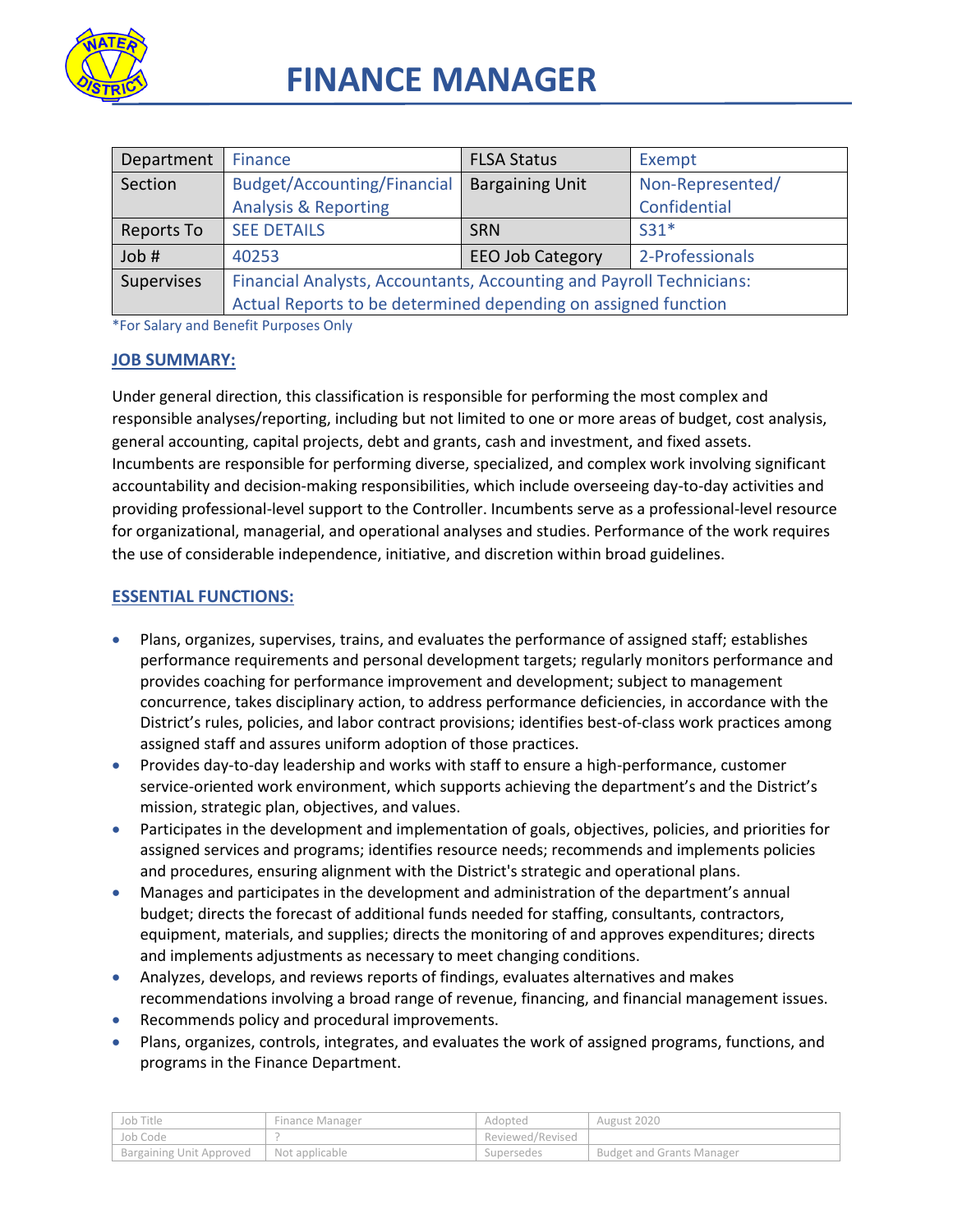

- Ensures staff observes and complies with all District and mandated safety rules, regulations, and protocols.
- Performs related duties as assigned.

## **When assigned to Budget, Cost Analysis, and Financing**

- 1. Reports directly to the Controller.
- 2. Directs all activity of the operating and capital budget, cost of service studies, rate setting, pensioncost analysis, water agreements analysis, and other ad-hoc analysis as needed.
- 3. Manages and coordinates the development and implementation of the District's operating budget. Formulates, prepares, and communicates budget completion schedules and deadlines; coordinates the budget process and ensures timely completion. Oversees the preparation of financial analyses, reserves reconciliation, and budget adjustments.
- 4. Manages the preparation of the District-wide capital improvement program and related documents; prepares draft budget for management team review; incorporates changes and issues subsequent drafts to the management team, Finance Committee, and Board; incorporates final changes and prepares final budget for publishing. Manages the preparation of fiscal and budgetary analyses, including quarterly budget vs. actual reports, income and spending trends, forecasting, and cash flow requirements.
- 5. Manages the preparation of the annual budget book in accordance with GFOA standards.
- 6. Creates, manages, and maintain reports related to budget review and analysis. Maintain the budget software, conduct training classes on the use of the budget /reporting software, updates the financial budget in to the financial management system.
- 7. Manage a variety of financial research and analysis on various segments of the District's operations; collects and analyzes data on District practices, policies, and procedures; identifies, investigates, and makes recommendations for changes as necessary; performs cost-benefit analysis on proposed changes; produces findings and recommendations and prepares related reports.
- 8. Resolves any contractual or program issues in the pursuit of funding opportunities.
- 9. Develops and maintain revenue programs required to analyze and project various rates and fees.
- 10. Participates in various ad hoc projects and performs complex ad hoc analysis in support of executive decision-making on issues impacting the District.

## **When assigned to Financial Reporting and Analysis:**

- 1. Reports directly to the Controller.
- 2. Assists in the preparations for the Consolidated Annual Financial Report (CAFR), financial statements, and Schedule of Expenditures of Federal Awards (SEFA); performs grant tracking, grant, investment, and debt reconciliations, prepares project accounting metrics, and coordination with the external auditors as needed.
- 3. Provides support to the Controller in the preparation of a wide variety of financial and statistical reports, including month-end and year-end reporting. Performs internal audits as necessary to maintain required financial controls. Review and monitor financial information, schedules, reconciliations to the District's independent auditors in preparation of year-end audited financial statements.

| Job Title                             | Finance Manager | Adopted          | August 2020                      |
|---------------------------------------|-----------------|------------------|----------------------------------|
| Job Code                              |                 | Reviewed/Revised |                                  |
| <sup>1</sup> Bargaining Unit Approved | Not applicable  | Supersedes       | <b>Budget and Grants Manager</b> |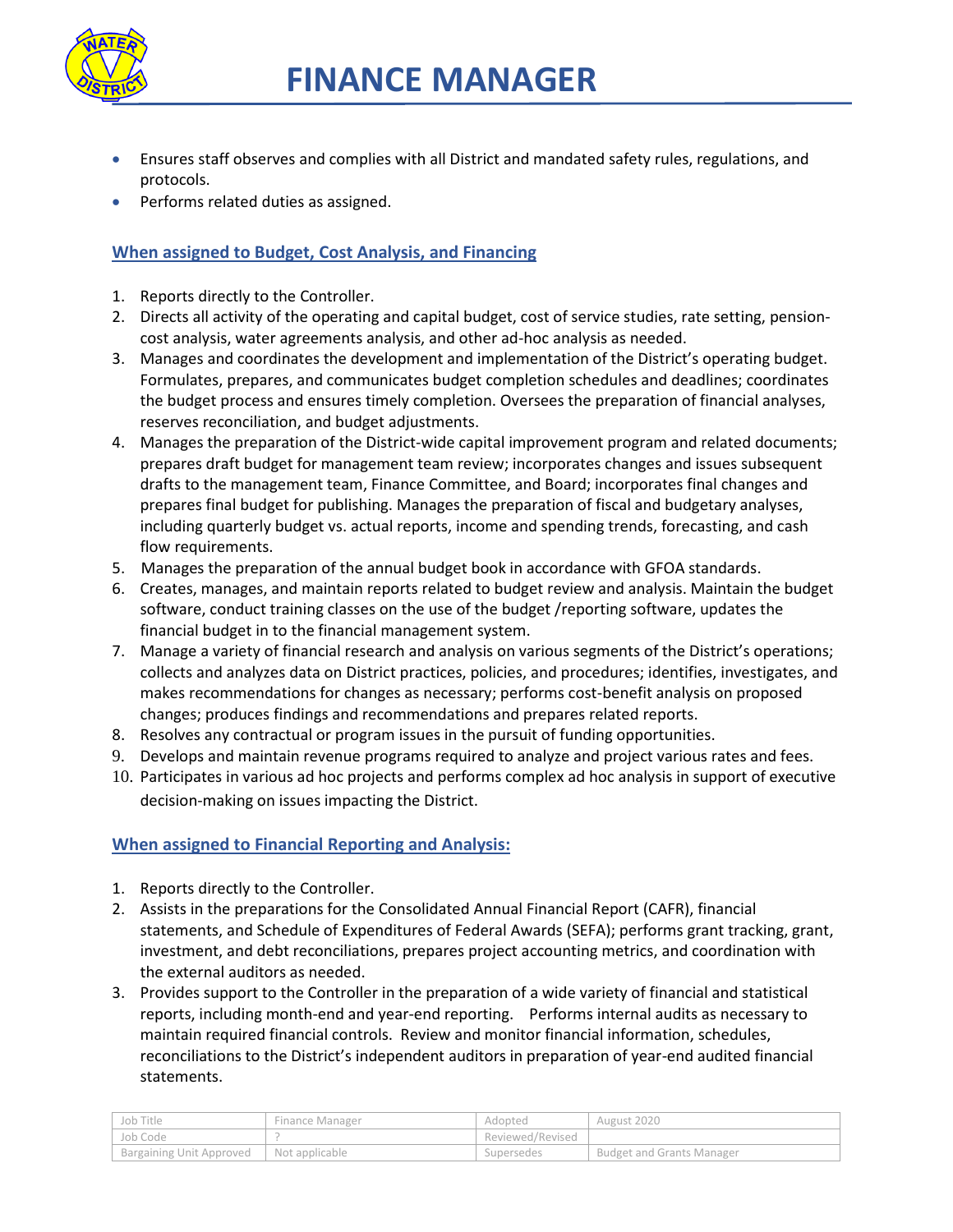

- 4. Interprets, explains, and applies general and governmental accounting/auditing principles and procedures, laws, and regulations affecting the financial operations of government. Assist the Controller in the implementation of various Federal, State, and District guidelines, regulations, and policies.
- 5. Assist the Engineering Department in its review of capital budget requests, providing oversight of the tracking, monitoring, and periodic reporting of capital project expenses in relationship to budget, ensuring accuracy and adequacy of capital improvement budget in the financial system.
- 6. Assist in managing the researching, analyzing, and pursuing grant and loan funding opportunities. Determines District eligibility, write sections of federal, state, and other grant and loan applications, including ensuring other department staff complete sections within the specified time frame.
- 7. Assist in the planning and conduct management related to grant and loan funded projects; analyzes alternatives and makes recommendations; coordinates tracking and reporting of fiscal, labor and contract reporting activities with contractors, consultants, and other departments. Monitors State, Federal, and other agencies for potential opportunities, including working with consultants as needed.
- 8. Monitors and ensure that required reports and disclosures related to grants and loans are submitted in a timely manner.
- 9. Monitors and manage the administration of the District's long-term debt programs; prepares and process payment; maintains debt, accrued, interest, bond discount/premium, and issuance costs spreadsheets; journal entries; assist with debt refinancing as necessary.

## **When assigned to General Accounting:**

- 1. Reports directly to the Director of Finance.
- 2. Reviews, processes, approves, and posts journal entries including, but not limited to, reviewing for accuracy of account numbers for reasonableness, monitor the required monthly, quarterly, and annual entries needed, cash receipts, accruals, recurring entries, District investments and payments, fixed assets, encumbrance funding entries, reserves, debt principal and interest payments; reviews project accounting reconciliations; reviews and approves closures, transfers, and miscellaneous entries.
- 3. Manages, directs, oversees, and approves bi-weekly payroll processing, tax, pension, government, and legal reporting, payroll reports, and external payroll account payments; directs and reviews special payroll processing, additional payroll payments, and annual payouts
- 4. Evaluates and resolves HR/Payroll system errors and pension and tax reporting errors; submits service requests to system vendors; coordinates HR/Payroll system upgrades, new requirements, and implementations; participates in system testing and works with system vendors.
- 5. Manages, directs, oversees, and approves payroll processing including all other disbursements, running reports, tax, pension, government, and legal reporting, payroll reports, and external payroll account payments; directs and reviews special payroll processing, additional payroll payments, and annual payouts.
- 6. Reviews, approves, posts, and uploads payroll journal entries; reviews and assists with reconciliations and provides necessary documentation; researches and resolves accounts receivable, accounts payable, and payroll, pension, and quarterly and year-end tax-reporting discrepancies.

| Job Title                | Finance Manager | Adopted          | August 2020                      |
|--------------------------|-----------------|------------------|----------------------------------|
| Job Code                 |                 | Reviewed/Revised |                                  |
| Bargaining Unit Approved | Not applicable  | Supersedes       | <b>Budget and Grants Manager</b> |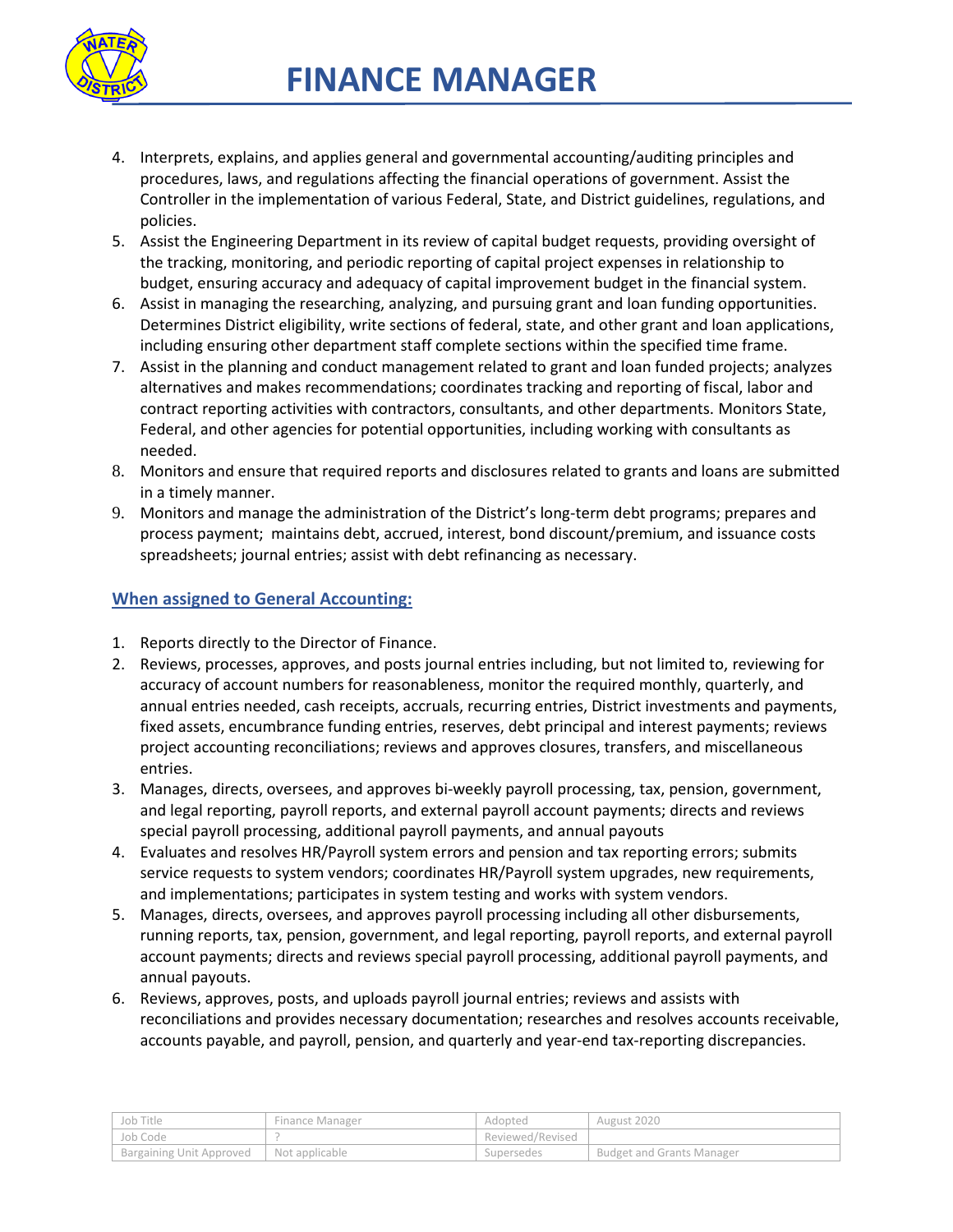

- 7. Develop and implement systems and procedures required to efficiently carry out the goals and objectives of the day-to-day accounting process related to payroll, billing and collections, and accounts payable.
- 8. Manages the work of employees responsible for accounts payable and accounts receivable, including constant review of process to ensure accuracy and timeliness. Recommend improvements to increase efficiency as needed. Reviews and implement policies related to billing, collections, and disbursement.
- 9. Develops and maintains accounting policies and procedures; maintains and ensures adherence to internal control procedures and accounting standards. Provides information and assistance to departments on accounting and financial reporting issues. Assists in the development and maintenance of best practice in unit work processes and supports the philosophy of continuous improvement.
- 10. Conduct training and manage the financial modules to prevent interruption to the day-to-day process related to payroll, accounts receivable, and accounts payable.
- 11. Assist in the creation and maintenance of the Chart of Accounts.

## **MINIMUM QUALIFICATIONS:**

- **Education:** Bachelor's degree or equivalent from an accredited college or university with major coursework in accounting, financial management, or a related field.
- **Experience:** Five (5) years of progressively responsible professional finance and accounting program experience, of which two (2) years is in a supervisory capacity. Licensed as a Certified Public Accountant is highly desirable.

#### **Knowledge of:**

- Principles and practices of employee supervision, including work planning, assignment review and evaluation, discipline, and the training of staff in work procedures.
- **•** Principles and practices of leadership.
- Organization and management practices as applied to the development, analysis, and evaluation of programs, policies, and operational needs of the assigned area of responsibility.
- Principles and techniques for working with groups and fostering effective team interaction to ensure teamwork is conducted smoothly.
- Administrative principles and methods including goal setting, program development and implementation.
- Principles and practices of budget preparation and administration.
- Payroll and timekeeping principles and best practices.
- Principles and practices of general, fund, and governmental accounting, including financial statement preparation.
- Principles and practices of cost and fixed asset accounting.
- **Internal control and audit principles and practices.**
- GAAP, GASB, and GFOA accounting standards and requirements.
- Federal, state, and local laws, codes, and regulations in assigned areas of responsibility.
- District operations and functions and associated financial management issues.

| Job Title                | Finance Manager | Adopted          | August 2020                      |
|--------------------------|-----------------|------------------|----------------------------------|
| Job Code                 |                 | Reviewed/Revised |                                  |
| Bargaining Unit Approved | Not applicable  | Supersedes       | <b>Budget and Grants Manager</b> |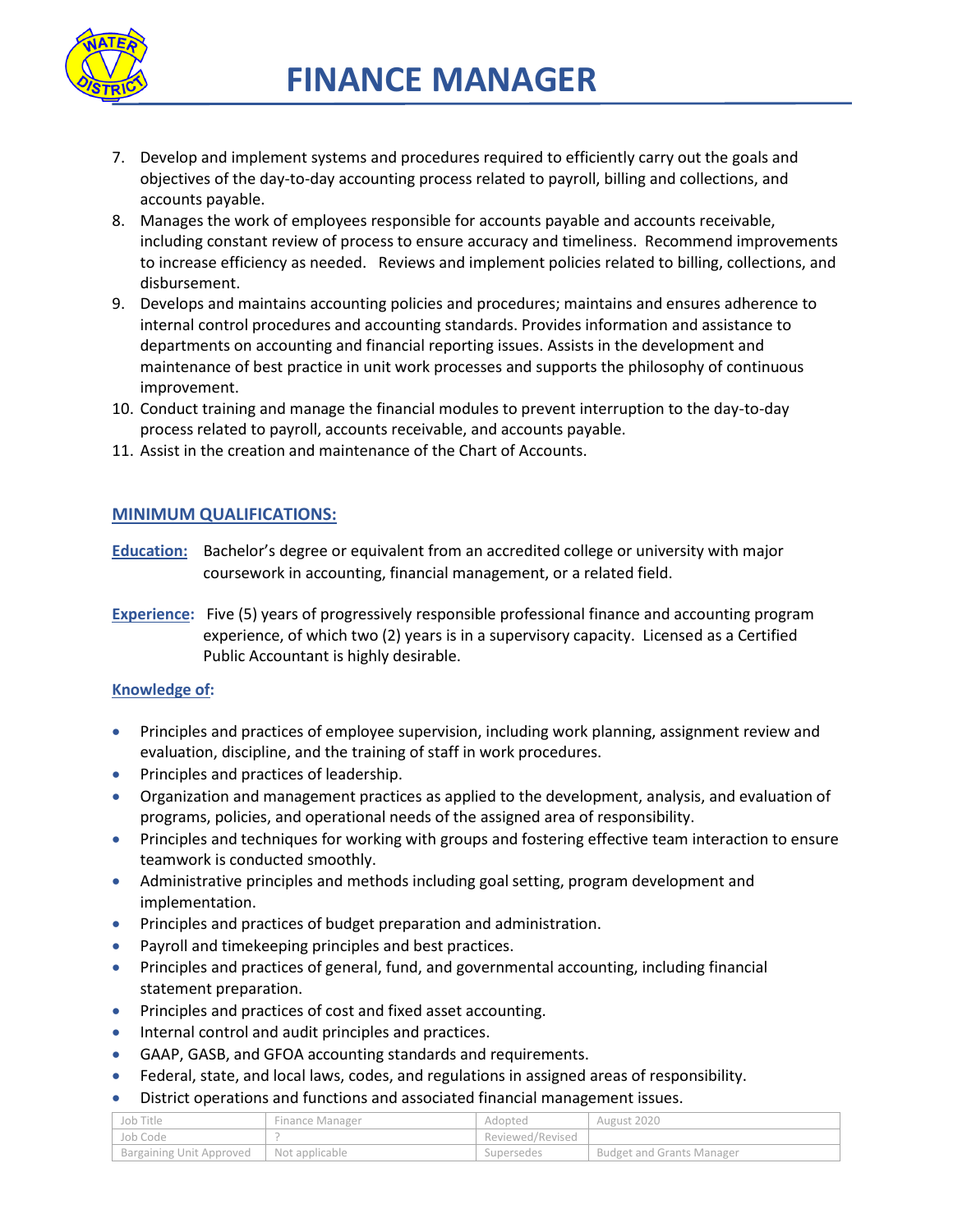

- Organization and functions of a public Board of Directors.
- Record keeping principles and procedures.
- District and mandated safety rules, regulations, and protocols.
- Techniques for providing a high level of customer service by effectively dealing with the public, vendors, contractors, and District staff.
- The structure and content of the English language, including the meaning and spelling of words, rules of composition, and grammar.
- Modern equipment and communication tools used for business functions and program, project, and task coordination, including computers and software programs relevant to work performed.

## **Abilities:**

- Select and supervise staff, provide training and development opportunities, ensure work is performed effectively, and evaluate performance in an objective and positive manner.
- Develop and implement goals, objectives, practices, policies, procedures, and work standards.
- Provide administrative and professional leadership and direction for the Finance Division and the District.
- **•** Prepare, administer, and monitor a division/department budget.
- Evaluate financial programs and make recommendations for improvement.
- **Prepare clear, concise, and comprehensive financial and treasury statements, correspondence,** reports, studies, and other written materials.
- Understand, interpret, and apply all pertinent laws, codes, regulations, policies, and procedures, and standards relevant to work performed.
- Independently organize work, set priorities, meet critical deadlines, and follow-up on assignments.
- Use tact, initiative, prudence, and independent judgment within general policy, procedural, and legal guidelines.
- Effectively use computer systems, software applications relevant to work performed, and modern business equipment to perform a variety of work tasks.
- Communicate clearly and concisely, both orally and in writing, using appropriate English grammar and syntax.
- Establish, maintain, and foster positive and effective working relationships with those contacted in the course of work.

## **CERTIFICATES, LICENSES, AND REGISTRATIONS REQUIREMENTS**

Employees in this position may be required to obtain and maintain the following certifications, licensing and registrations:

- **•** Licenses
	- o Licensed as a Certified Public Accountant highly desirable
	- $\circ$  Valid California Operators license issued by the State Department of Motor Vehicles. Department of Motor Vehicles driving record may influence employment or classification. Ability to maintain insurance under the District's Vehicle Insurance Policy.

| Job Title                | Finance Manager  | Adopted          | August 2020                      |
|--------------------------|------------------|------------------|----------------------------------|
| Job Code                 |                  | Reviewed/Revised |                                  |
| Bargaining Unit Approved | I Not applicable | Supersedes       | <b>Budget and Grants Manager</b> |